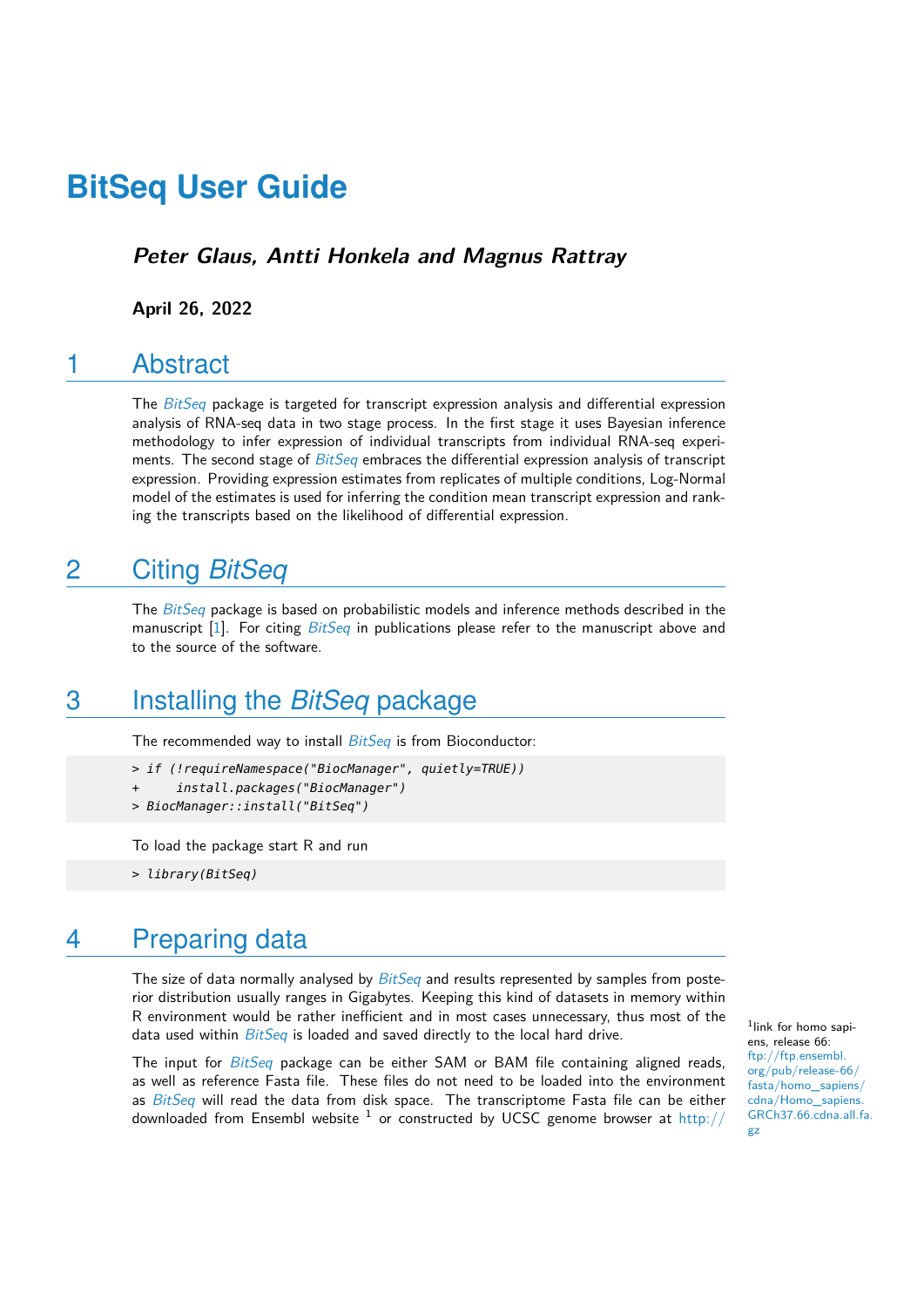[genome.ucsc.edu/cgi-bin/hgTables. In this example we will use file](http://genome.ucsc.edu/cgi-bin/hgTables) ensSelect1.fasta which contains sequence of all transcripts for five genes from the Ensembl homo sapiens, release 65 annotation.

For the alignment of reads to transcriptome we recommend using software bowtie, which is able to report all valid alignments for all the reads. The following bash commands can be used to create the SAM file with alignments:

- # create bowtie reference index for the annotation
- \$ bowtie-build -f --ntoa ensSelect1.fasta ensSelect1-index
- # align reads in data-c0b0.fastq against index
- \$ bowtie -q -v 3 -3 0 -p 4 -a -m 100 --sam ensSelect1-index \ data-c0b0.fastq data-c0b0.sam

In the following examples we will be using the *data-c0b0.sam* file provided with the package. To make the life easier we set our current directory to the extdata directory.

```
> # save the current directory
```
- > # (we move back to old\_directory at the end of vignette)
- > old\_directory = getwd();
- > on.exit(setwd(old\_directory))
- > # move to directory with the data
- > setwd(system.file("extdata",package="BitSeq"));

### 5 Basic use

#### 5.1 Estimating expression

To estimate expression we use the function **getExpression**, which takes as an input the SAM file with alignments as well as reference Fasta file that was used for the alignment. The function returns a list in which the first item exp is a DataFrame with expression mean and standard deviation of each transcript. The second item fn is a file name of a file containing all the expression samples, which are used in the later DE analysis. The last two items are counts, vector containing estimated read counts per transcript, and trInfo, DataFrame with information about transcripts.

The log option tells the function to return mean and standard deviation of logged samples and the last three options, which are parameters for the sampling algorithm, are passed to the estimateExpression function used for expression inference.

```
> res1 <- getExpression("data-c0b0.sam",
```

```
+ "ensSelect1.fasta",
```

```
log = TRUE,
```

```
MCMC_burnIn=200,
```

```
MCMC_samplesN=200,
```

```
+ MCMC_samplesSave=50,
```

```
seed=47)
```

```
[time: +0.00 m]
Reads: all(Ntotal): 4817 mapped(Nmap): 4663
[time: +0.00 m]
[time: +0.00 m]
```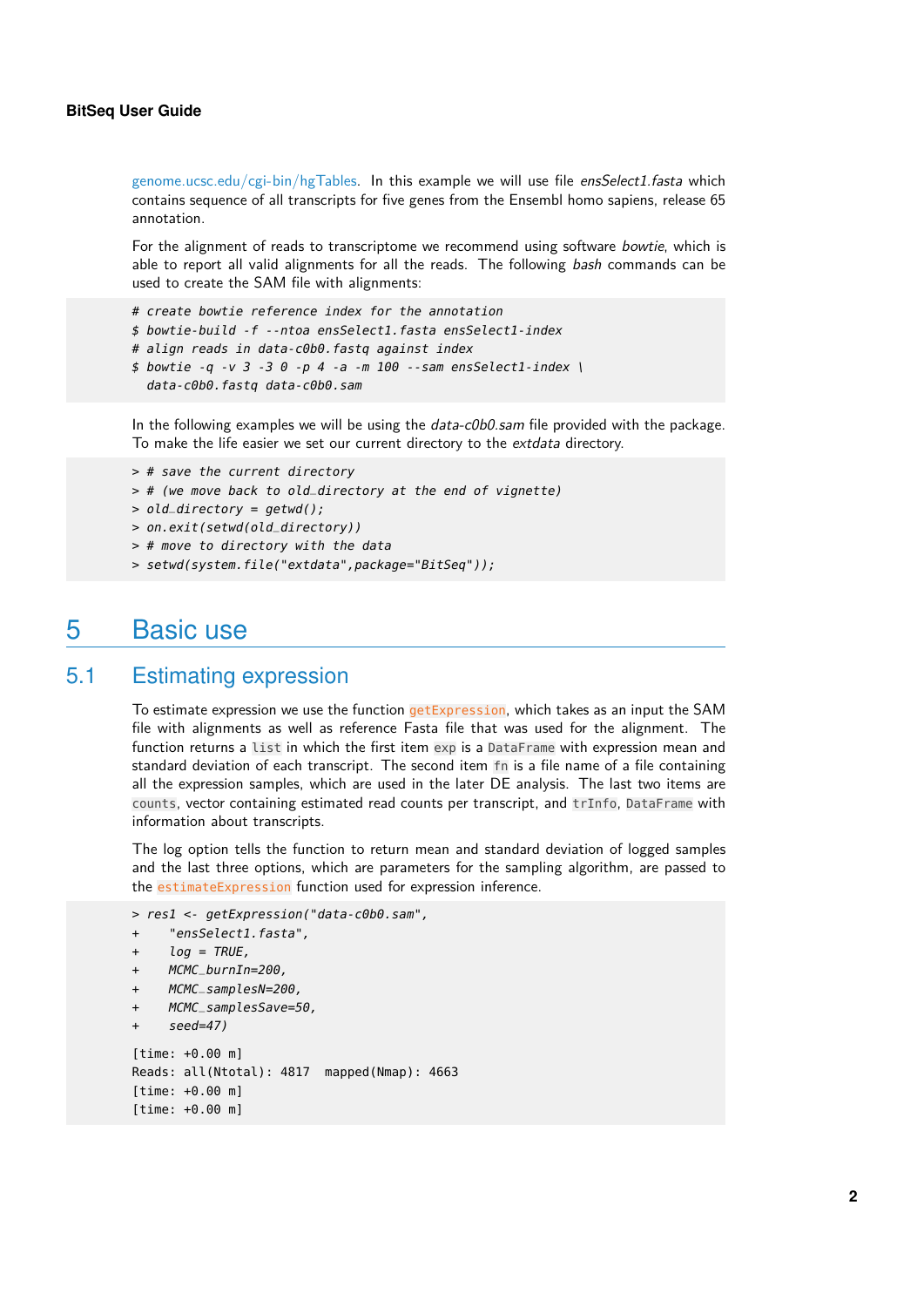```
Alignments: 21259.
[time: +0.00 m]
N mapped: 4663
N total: 4817
All alignments: 25910
Isoforms: 56
Burn in: 200 DONE. [time: +0.00 m]
Sampling DONE. [time: +0.00 m]
rHat (for 200 samples)
   rHat (rH theta| tid | mean theta)
   1.2451 ( 1.2527 | 15 | 0.08371)
   1.2394 ( 1.2936 | 14 | 0.02992)
   1.1827 ( 1.1530 | 31 | 0.00660)
 Mean rHat of worst 10 transcripts: 1.137175
 Mean C0: (0 0 0 0 ). Nunmap: 154
Producing 915 final samples from each chain.
Sampling DONE. [time: +0.02 m]
rHat (for 915 samples)
   rHat (rH theta| tid | mean theta)
   1.0312 ( 1.0183 | 2 | 0.01813)
   1.0220 ( 1.0216 | 32 | 0.00756)
   1.0211 ( 1.0119 | 43 | 0.01082)
 Mean rHat of worst 10 transcripts: 1.013715
 Mean C0: (0 0 0 0 ). Nunmap: 154
Total samples: 5260
DONE. [time: +0.02 m]
```
The data being processed in this vignette is a small, example dataset, thus it is safe to use lower values for MCMC\_burnIn, MCMC\_samplesN, MCMC\_samplesSave. For normal sized dataset, you can use default values of these parameters (all three parameters have default value 1000).

To view histogram of log RPKM expression use:

> hist(res1\$exp\$mean)

We can load the expression samples using function loadSamples, which returns DataFrame containing all expression samples.

> samples1 <- loadSamples(res1\$fn)

Following command produces plot showing correlation between two transcript expression estimates:

> plot( unlist(s2["ENST00000436661",]), unlist(s2["ENST00000373501",]))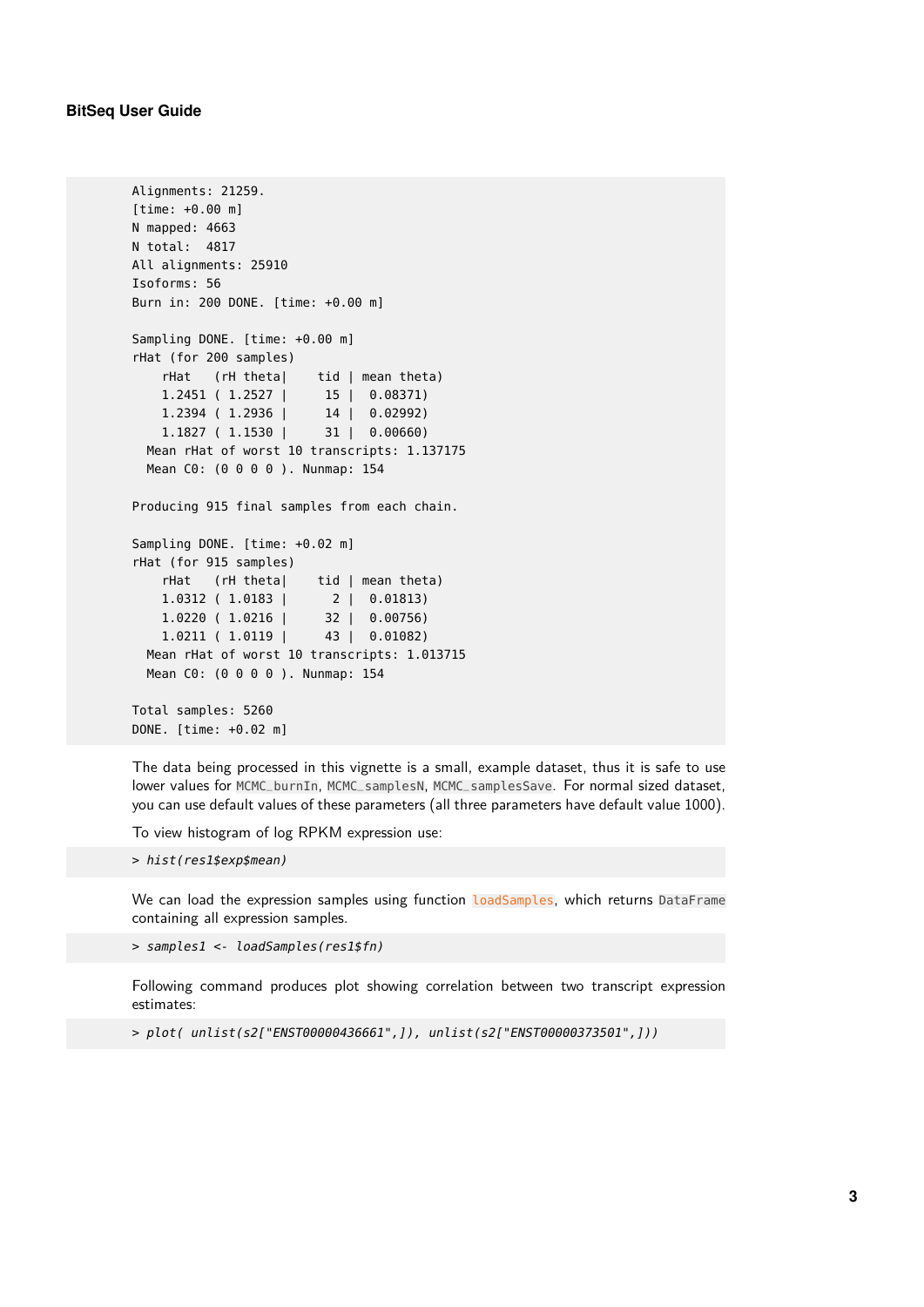The getExpression function first computes probabilities for every alignment and then uses this data in Markov chain Monte Carlo algorithm which samples from the posterior distribution of transcript expression. Both these steps are computationally very expensive and can take several hours to finish. In case of MCMC sampling, which has to converge to the correct posterior distribution this can take more than day for extensive data.

### 5.2 Identifying differentially expressed transcripts

In the differential expression analysis we will use the expression samples produced in first step as well as expression samples from other experiments provided with the package. It is essential to use biological replicates in both conditions in order to account for biological variation which could otherwise cause false positive DE calls.

```
> cond1Files = c(res1$fn,"data-c0b1.rpkm")
> cond2Files = c("data-c1b1.rpkm","data-c1b1.rpkm")
```
We use the function getDE to infer the Probability of Positive Log Ratio for each transcript. The function again returns list with first item pplr containing DataFrame with PPLR and other information. The second item fn contains list of filenames with the names of produced files. Using the optionsamples=TRUE, the function creates also files containing the condition mean expression samples.

```
> de1 <- getDE(list(cond1Files, cond2Files), samples=TRUE)
[time: +0.00 s]
# 5 done. [time: +0.00 s]
# 10 done. [time: +0.00 s]
# 15 done. [time: +0.00 s]
# 20 done. [time: +0.00 s]
# 25 done. [time: +0.00 s]
# 30 done. [time: +0.00 s]
# 35 done. [time: +0.00 s]
# 40 done. [time: +0.00 s]
# 45 done. [time: +0.00 s]
# 50 done. [time: +0.00 s]
> print(de1$fn)
$pplr
[1] "/tmp/Rtmp9qUwWl/dataBS-DE-2b462f299d8eb.pplr"
$samplesFiles
[1] "/tmp/Rtmp9qUwWl/dataBS-DE-2b462f299d8eb-C0.est"
[2] "/tmp/Rtmp9qUwWl/dataBS-DE-2b462f299d8eb-C1.est"
```
Now we can rank the transcripts based on the PPLR value to identify the ones with the highest probability of being differentially expressed:

> head( de1\$pplr[ order(abs(0.5-de1\$pplr\$pplr), decreasing=TRUE ), ], 5)

DataFrame with 0 rows and 6 columns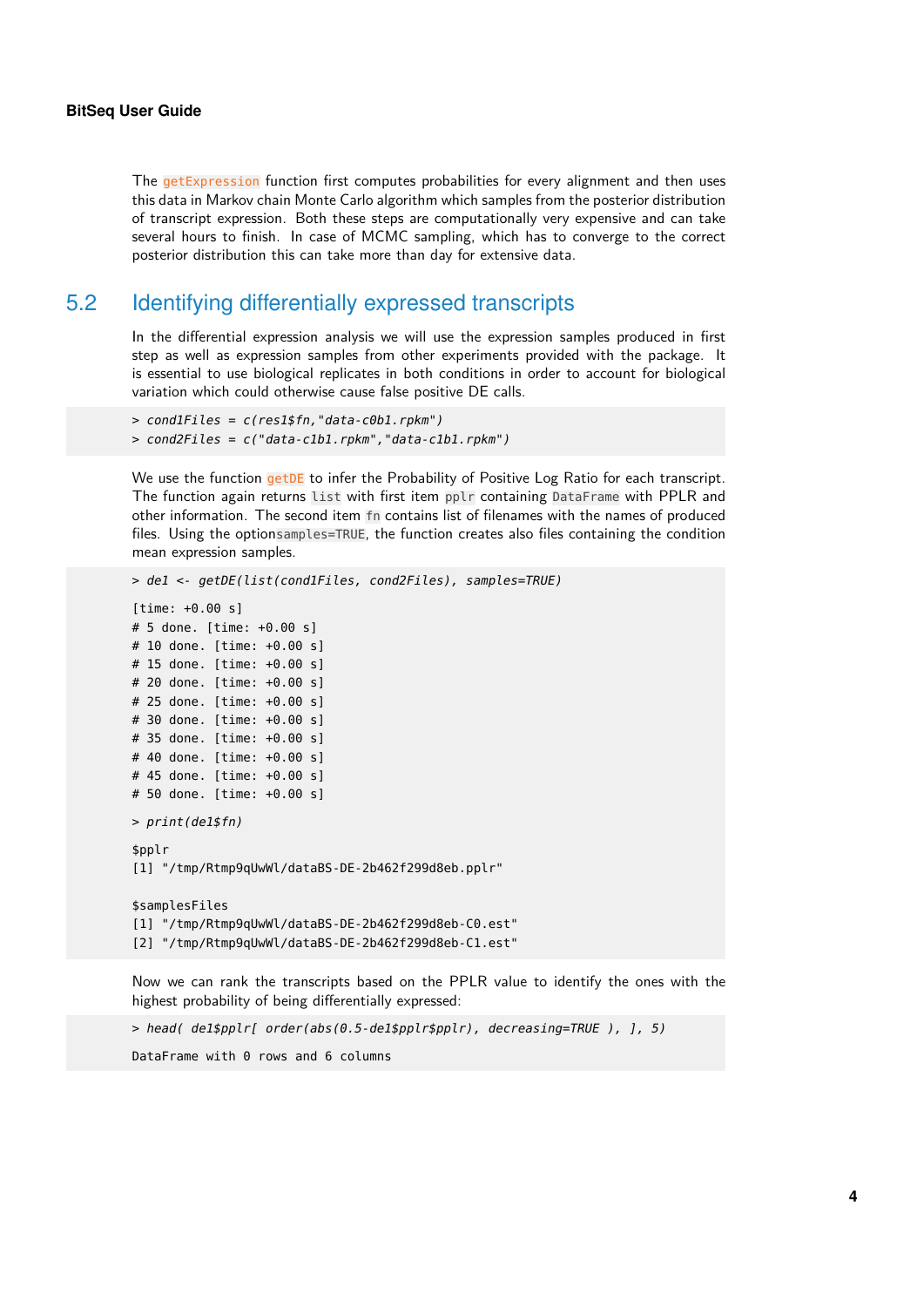### 6 Advanced use

Both expression estimation and identification of differentially expressed transcripts involves multiple steps which are independent. Computing these steps independently might be useful for keeping intermediate results in case of crash or error. As BitSeq makes extensive use of local files, it is essential to set path to working directory containing alignment files and which will be used for storing results of individual steps. In this example we use the extdata directory provided with the package:

> setwd(system.file("extdata",package="BitSeq"))

### 6.1 Stage 1 - Transcript expression analysis

#### 6.1.1 Pre-processing alignments

In the pre-processing step, the parseAlignment function reads the SAM file and assigns a probability to every valid alignment. These probabilities are saved into .prob file and are the direct input for the expression estimation. We have to specify the reference file which is used for identifying base mismatches and we use uniform model for the read distribution along transcript:

```
> parseAlignment( "data-c0b0.sam",
+ outFile = "data-c0b0.prob",
```

```
+ trSeqFile = "ensSelect1.fasta",
```

```
trInfoFile = "data.tr",
```

```
verbose = TRUE )
```

```
Assuming alignment file in 'sam' format.
Using alignments' header for transcript information.
Initializing fasta sequence reader.
Found gene names in sequence file, updating transcript information.
[time: +0.00 m]
Using uniform read distribution.
Reads: all(Ntotal): 4817 mapped(Nmap): 4663
 491 reads were used to estimate empirical distributions.
[time: +0.00 m]
Writing alignment probabilities.
# 481 done. [time: +0.00 m]
# 962 done. [time: +0.00 m]
# 1443 done. [time: +0.00 m]
# 1924 done. [time: +0.00 m]
# 2405 done. [time: +0.00 m]
# 2886 done. [time: +0.00 m]
# 3367 done. [time: +0.00 m]
# 3848 done. [time: +0.00 m]
# 4329 done. [time: +0.00 m]
# 4810 done. [time: +0.00 m]
[time: +0.00 m]
Analyzed 4817 reads:
154 had no alignments
The rest had 21259 alignments:
21259 single-read alignments
```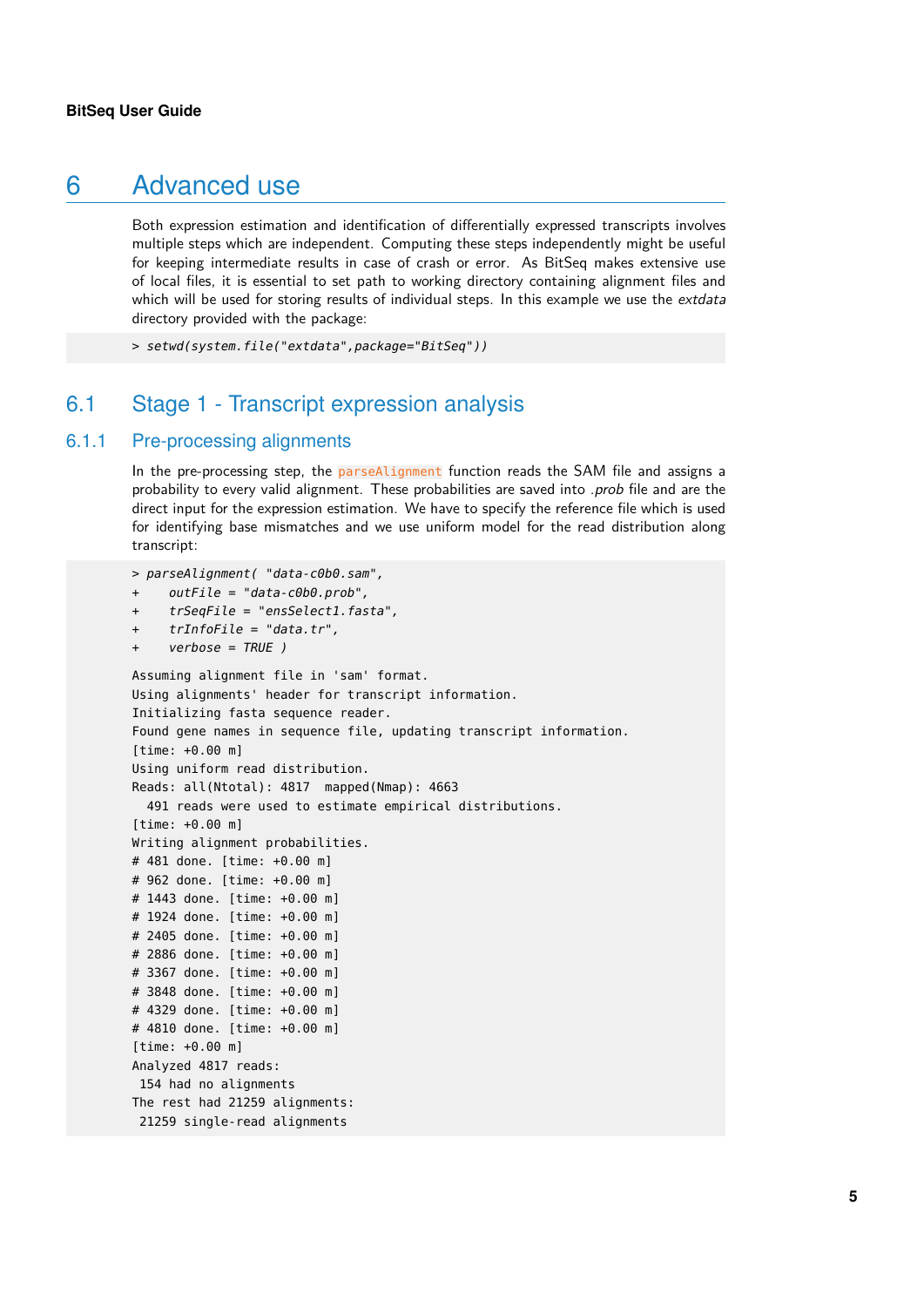```
Computing effective lengths.
Transcript information saved into data.tr.
[time: +0.00 m]
DONE. [time: +0.00 m]
```
The program passes the SAM file twice and produces the *data-c0b0.prob* file with the alignment probabilities as well as transcript information file data.tr which contains transcript names and lengths extracted from the SAM file.

#### 6.1.2 Estimating transcript expression

The estimateExpression function implements a generative model of RNA-seq data and infers the transcript expression using Markov chain Monte Carlo algorithm. The default MCMC algorithm is the Collapsed Gibbs sampling which converges faster than regular Gibbs sampling (selectable by option gibbs=TRUE. It is the most time consuming part of the  $BitSeq$  analysis process as it uses multiple independent chains to sample the expression values and it iterates until the chains converge to the same distribution.

The following example runs the sampler using the .prob file from previous step, produces expression in RPKM measure and produces files with the prefix data-c0b0. It will produce two files, file data-c0b0.rpkm will contain a row for each transcript with MCMC\_samplesSave RPKM expression samples. The second file data-c0b0.thetaMeans will contain the mean relative expression values for every transcript.

```
> estimateExpression("data-c0b0.prob", outFile = "data-c0b0",
+ outputType = "RPKM", trInfoFile = "data.tr",
+ MCMC_burnIn = 200, MCMC_samplesN = 200, MCMC_samplesSave = 100,
+ MCMC_chainsN = 2)
N mapped: 4663
N total: 4817
All alignments: 25910
Isoforms: 56
Burn in: 200 DONE. [time: +0.00 m]
Sampling DONE. [time: +0.00 m]
rHat (for 200 samples)
   rHat (rH theta| tid | mean theta)
   1.2006 ( 1.1800 | 54 | 0.00928)
   1.1645 ( 1.1498 | 31 | 0.00840)
   1.1532 ( 1.2257 | 43 | 0.00998)
 Mean rHat of worst 10 transcripts: 1.093243
 Mean C0: (0 0 ). Nunmap: 154
Producing 2662 final samples from each chain.
Sampling DONE. [time: +0.03 m]
rHat (for 2662 samples)
   rHat (rH theta| tid | mean theta)
   1.0094 ( 1.0100 | 40 | 0.00190)
   1.0091 ( 1.0097 | 13 | 0.00271)
   1.0077 ( 1.0040 | 16 | 0.00510)
```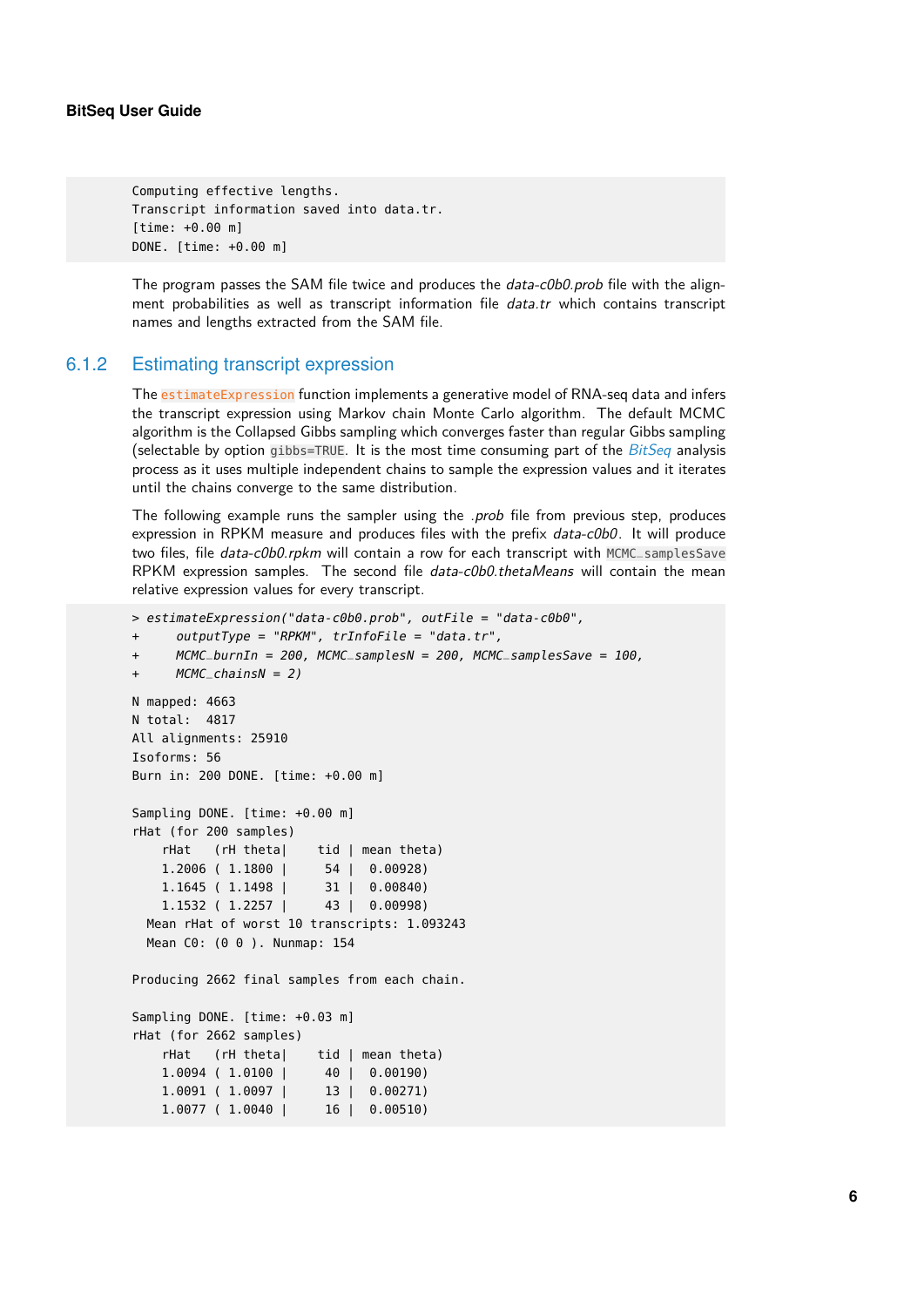Mean rHat of worst 10 transcripts: 1.005077 Mean C0: (0 0 ). Nunmap: 154

Total samples: 6124 DONE. [time: +0.03 m]

The behavior of the sampling algorithm can be adjusted by optional arguments, such as MCMC\_chainsN which selects the number of chains. After producing MCMC\_burnIn burn-in samples, the algorithm produces first MCMC\_samplesN samples from each chain in the first iteration. These are used to estimate the number of samples needed for recording MCMC\_samplesSave effective samples, in the second, final, iteration.

#### 6.1.3 Convergence checking via possible scale reduction estimation

The estimateExpressionLegacy uses different convergence checking mechanism which mostly results in multiple iterations, producing more samples in total. After each iteration, the possible scale reduction of marginal posterior variance  $\widehat{R}$  is computed for each transcript expression and the ten highest values are reported. If the average of ten highest possible scale reductions is less than the MCMC\_scaleReduction parameter, then the sampler produces one last iteration during which subset of MCMC\_samplesSave samples is recorded. Otherwise the program continues with next iteration in which it produces twice as many samples. The program terminates either after reaching the target scale reduction or after iteration which produces MCMC\_samplesNmax samples. All these parameters can be set also within a parameters file specified by the option parFile with the advantage that the parameters such as MCMC\_scaleReduction or MCMC\_samplesNmax can be adjusted while the sampler is running, example of the parameters file parameters1.txt is provided in the extdata directory.

```
> estimateExpressionLegacy("data-c0b0.prob", outFile = "data-c0b0",
```

```
+ outputType = "RPKM", trInfoFile = "data.tr",
```

```
+ MCMC_burnIn = 200, MCMC_samplesN = 200, MCMC_samplesSave = 100,
```

```
MCMC_ScaleReduction = 1.1, MCMC_chainsN = 2)
```

```
N mapped: 4663
N total: 4817
All alignments: 25910
Isoforms: 56
Burn in: 200 DONE. [time: +0.00 m]
Sampling DONE. [time: +0.00 m]
rHat (for 200 samples)
   rHat (rH theta) tid | mean theta)
   1.1077 ( 1.1257 | 9 | 0.00193)
   1.0438 ( 1.0387 | 43 | 0.01398)
   1.0422 ( 1.0387 | 15 | 0.09464)
 Mean rHat of worst 10 transcripts: 1.039267
   (target: 1.100)
 Mean C0: (0 0 ). Nunmap: 154
Producing 200 final samples from each chain.
Sampling DONE. [time: +0.00 m]
rHat (for 200 samples)
```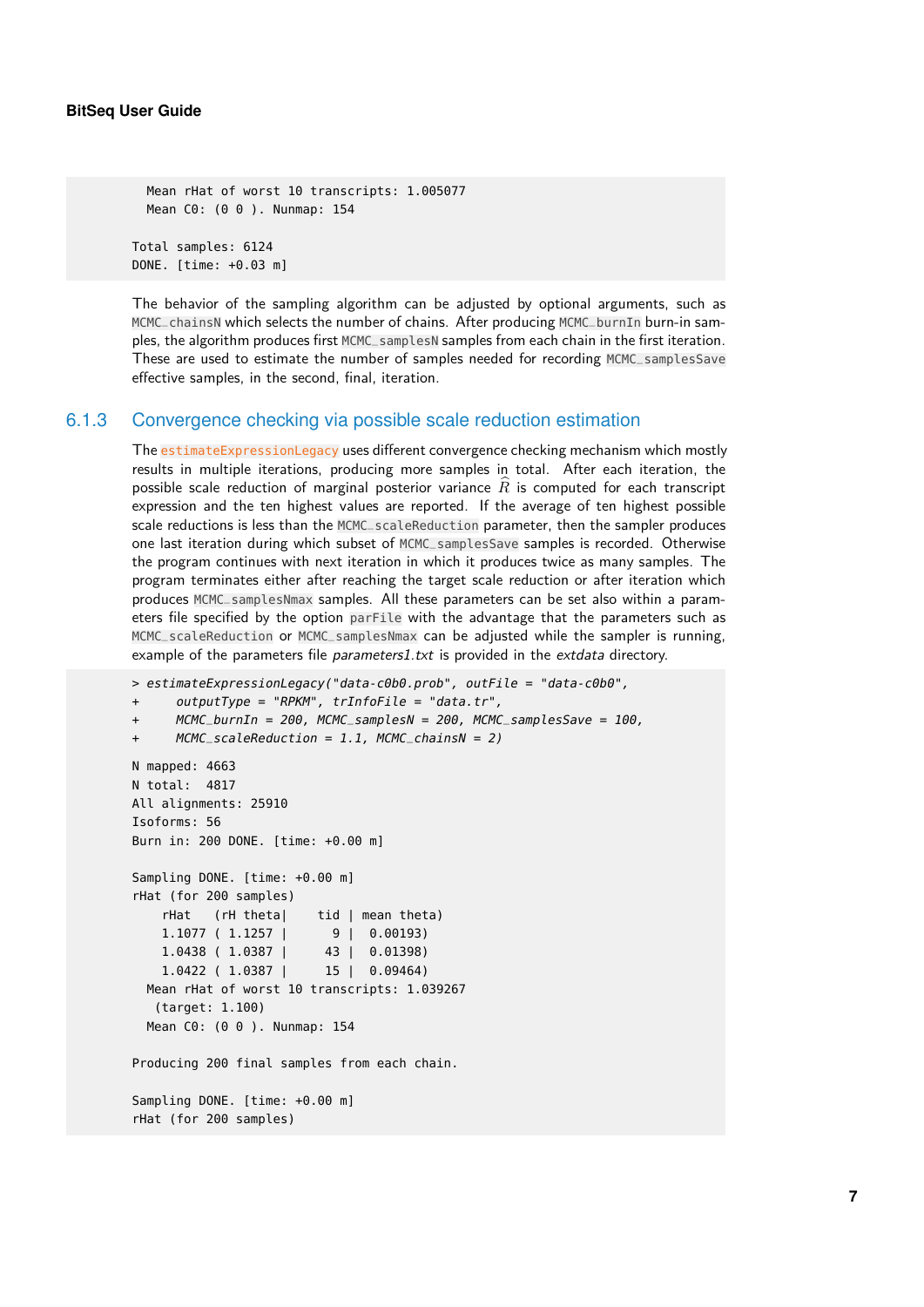```
rHat (rH theta| tid | mean theta)
   1.1463 ( 1.1711 | 14 | 0.02998)
   1.1301 ( 1.1257 | 15 | 0.08290)
   1.1184 ( 1.0871 | 16 | 0.00618)
 Mean rHat of worst 10 transcripts: 1.065551
   (target: 1.100)
 Mean C0: (0 0 ). Nunmap: 154
WARNING: Following transcripts failed to converge entirely
   (however the estimates might still be usable):
  3 transcripts (full list is in the output file)
Total samples: 1200
DONE. [time: +0.00 m]
```
#### 6.1.4 Examining the samples

Again, we can view the resulting file (data-c0b0.rpkm in this case) using the function load Samples.

> loadSamples("data-c0b0.rpkm")

#### 6.1.5 Estimating transcript expression with Variational Bayes algorithm

Variational Bayes is an alternative inference algorithm for estimating transcript expression. While it accurately estimates mean expression, it underestimates the variance. The algorithm is implemented in the function estimateVBExpression which takes the same input as esti mateExpression, the *.prob* file and optionally the *.tr* file.

The default output is the mean  $\theta$  and parameters of Dirichlet distribution reported in data- $\textit{c0b0-vb.m\_alpha}$ . The  $\theta$  can be multiplied by total number of reads to produce the estimated read counts per transcript. The first row of the data corresponds to noise transcript and should be discarded.

```
> estimateVBExpression("data-c0b0.prob", outFile = "data-c0b0-vb",
+ outputType = "RPKM", trInfoFile = "data.tr")
N mapped: 4663
N total: 4817
All alignments: 25910
Isoforms: 56
End: bound decrease
iter(s): 39 bound: -58549.106 grad: 0.0001083 beta: 0.7043296
```
The function can also produce also samples from the posterior distribution in form of RPKM,  $\theta$  or counts when option samples is used.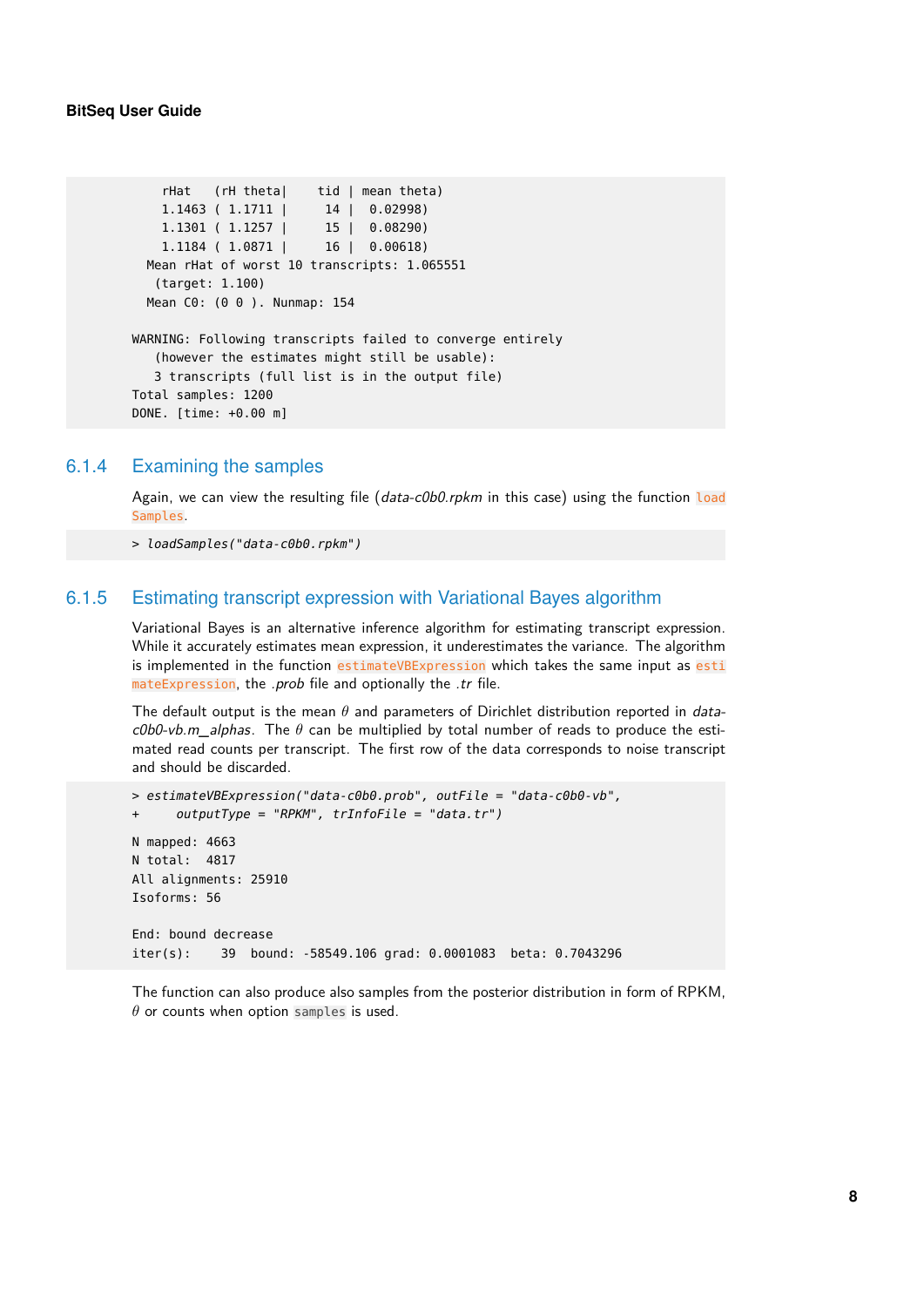### 6.2 Stage 2 - Differential expression analysis

#### 6.2.1 Preparing for Differential Expression analysis

In the differential expression analysis we are comparing samples from two different conditions. Also in order to estimate biological variance of transcript expression, we have to use data from at least one extra biological replicates. We first specify the files containing expression samples from the Stage 1, using file *data-c0b0.rpkm* computed in previous example and three other files provided with the package:

```
> allConditions = list(c("data-c0b0.rpkm","data-c0b1.rpkm"),
+ c("data-c1b1.rpkm","data-c1b1.rpkm"))
```
The estimation of expression specific hyperparameters for the DE model requires pre computing joint mean expression over all experiments using the getMeanVariance function. As the DE model uses logged expression samples, we have to compute the mean and variance of logged expression samples:

```
> getMeanVariance(allConditions, outFile = "data.means", log = TRUE )
```
#### 6.2.2 Estimating model hyperparameters

The hyperparameters for the model are estimated from the entire data using Metropolis-Hastings MCMC algorithm. The values are smoothed afterwards using the non-parametric Lowess smoothing algorithm:

```
> estimateHyperPar( outFile = "data.par",
+ conditions = allConditions,
    meanFile = "data-means",verbose = TRUE )
Transcripts in expression file: 55
Samples are not logged. (will log for you)
Using -100 as minimum instead of log(0).
Files with samples loaded.
Number of all replicates: 4
seed: 1651003725
Expression step: 0.042633
[time: +0.00 s]
Running sampler.
.....
Sampling done.
Have 10 parameters to smooth.
# alphaSmooth f: 0.2 nSteps: 5
# betaSmooth f: 0.2 nSteps: 5
DONE.
[time: +0.13 m]
```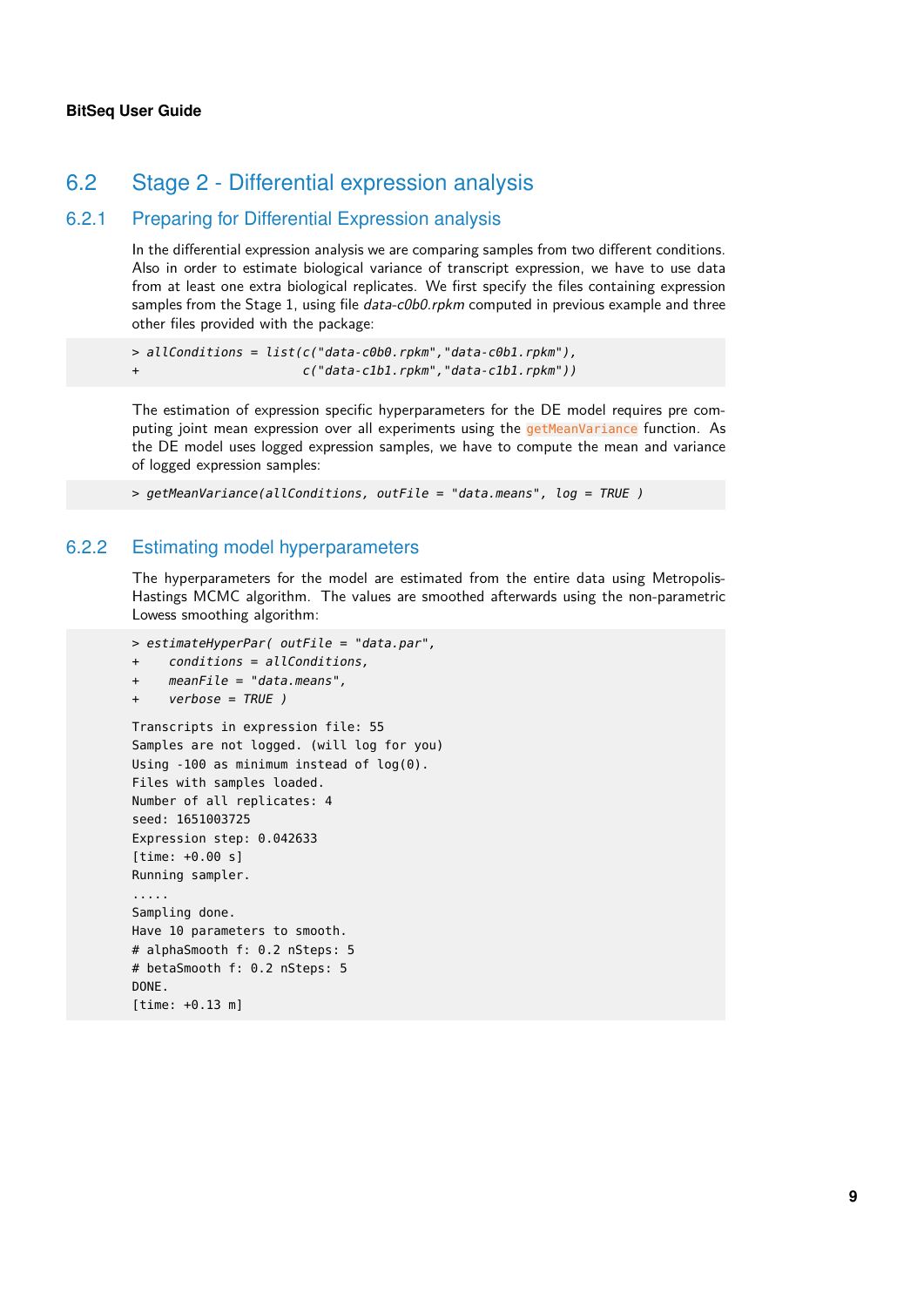#### 6.2.3 Inferring condition mean expression and calculating Probability of Positive Log Ratio

The model for Differential Expression analysis uses the posterior samples from expression analysis to infer samples of the mean expression for each transcript in every condition. Function estimateDE computes the samples and uses them to compute the Probability of Positive Log Ratio, which is the probability of a transcript being up-regulated in the first condition as well as inverse probability of transcript being down-regulated in the first condition. The PPLR, mean  $\log_2$  fold change with confidence intervals and mean condition mean expression are saved into the final output file with extension  $.$  pplr and prefix specified by the option outFile:

```
> estimateDE(allConditions, outFile = "data", parFile = "data.par" )
# 5 done. [time: +0.00 s]
# 10 done. [time: +0.00 s]
# 15 done. [time: +0.00 s]
# 20 done. [time: +0.00 s]
# 25 done. [time: +0.00 s]
# 30 done. [time: +0.00 s]
# 35 done. [time: +0.00 s]
# 40 done. [time: +0.00 s]
# 45 done. [time: +0.00 s]
# 50 done. [time: +0.00 s]
> ##
> ## pretend run with three conditions and normalization constants
> ##
> cond3Files = c("data-c2b0.rpkm","data-c2b1.rpkm", "data-c2b2.rpkm")
> estimateDE(list( allConditions[[1]], allConditions[[2]], cond3Files),
+ outFile="mydata",
+ parFile="mydata.par",
+ norm=c(1.0, 0.999, 1.0017, 0.9998, 1.0, 0.99, 0.97),
+ pretend=TRUE)
estimateDE data-c0b0.rpkm data-c0b1.rpkm C data-c1b1.rpkm data-c1b1.rpkm C\
 data-c2b0.rpkm data-c2b1.rpkm data-c2b2.rpkm --outPrefix mydata\
 --parameters mydata.par --norm 1,0.999,1.0017,0.9998,1,0.99,0.97
```
In case one is interested in the condition mean expression samples as well, they can be obtained by using the samples flag:

```
> estimateDE(allConditions, outFile = "data", parFile = "data.par",
     samples = TRUE )
# 5 done. [time: +0.00 s]
# 10 done. [time: +0.00 s]
# 15 done. [time: +0.00 s]
# 20 done. [time: +0.00 s]
# 25 done. [time: +0.00 s]
# 30 done. [time: +0.00 s]
# 35 done. [time: +0.00 s]
# 40 done. [time: +0.00 s]
# 45 done. [time: +0.00 s]
```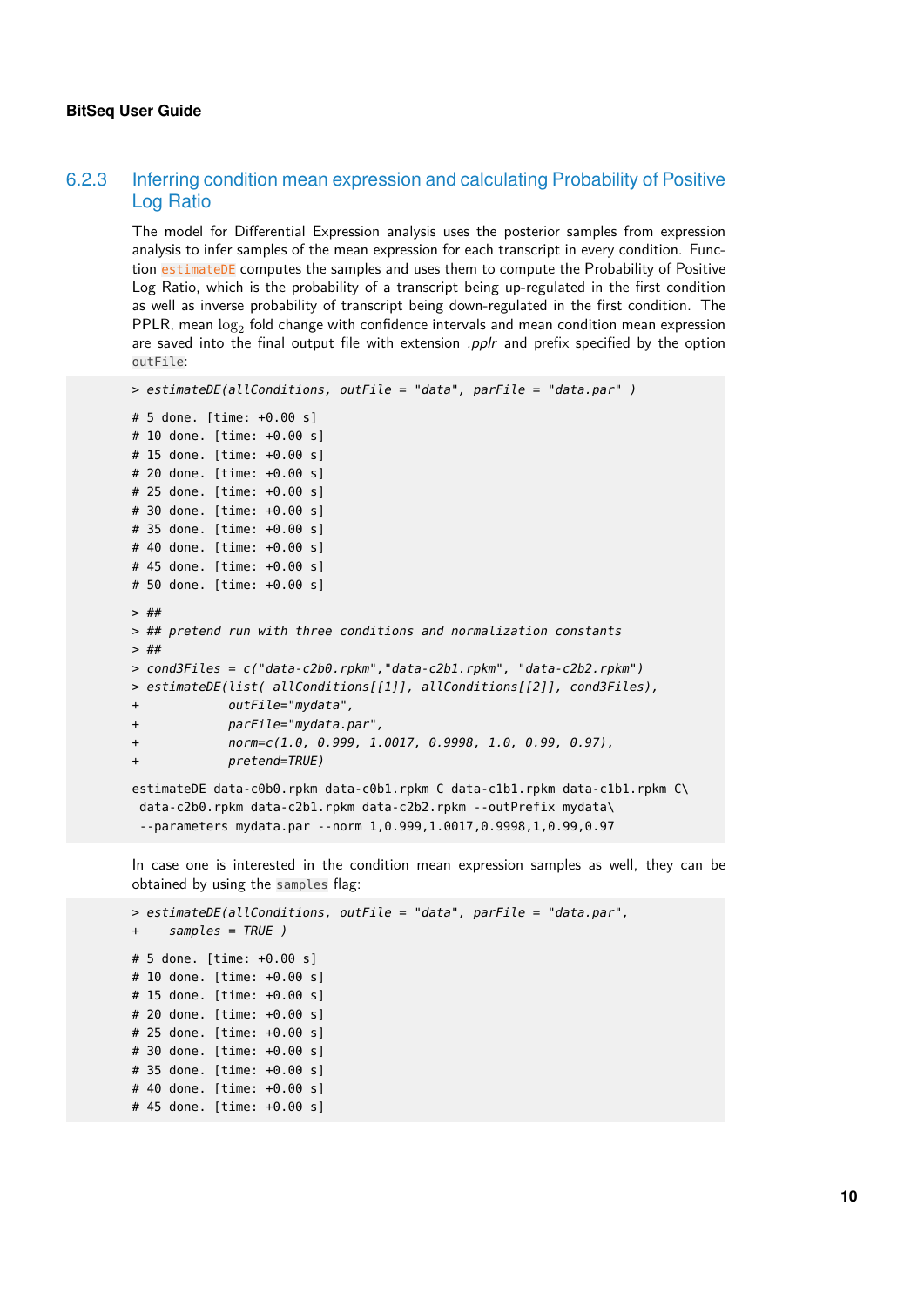# 50 done. [time: +0.00 s]

This produces three extra files, the first two *data-C0.est*, *data-C1.est* containing the condition means for each condition and the third file *data.estVar* containing samples of inferred variance for the first condition.

### 7 External use of *[BitSeq](http://bioconductor.org/packages/BitSeq)*

All major computation in  $BitSeq$  is executed by running  $C++$  libraries, and there is also a C++ only implementation of  $BitSeq$  package available at [https://github.com/BitSeq/BitSeq.](https://github.com/BitSeq/BitSeq) The standalone package can be particularly useful for clusters without support for R or Bioconductor.

In order to facilitate the use of C++ version of the package, the relevant functions in R interface provide pretend option. Using this option, the computation will not be executed, instead the function will print out one or more command line commands which can be directly used with the C++ implementation.

```
> res1 <- getExpression("data-c0b0.sam",
```
- + "ensSelect1.fasta",
- + outPrefix="localDir/data-c0b0",
- + log = TRUE,
- + MCMC\_burnIn=200,
- + MCMC\_samplesN=200,
- pretend=TRUE)

```
parseAlignment data-c0b0.sam --outFile localDir/data-c0b0.prob --trSeqFile\
ensSelect1.fasta --trInfoFile localDir/data-c0b0.tr --uniform
estimateExpression localDir/data-c0b0.prob --outPrefix localDir/data-c0b0\
 --outType rpkm --trInfoFile localDir/data-c0b0.tr --MCMC_burnIn 200\
 --MCMC_samplesN 200
getVariance localDir/data-c0b0.rpkm --outFile localDir/data-c0b0.mean --log
```
## 8 Session Info

> sessionInfo()

```
R version 4.2.0 RC (2022-04-19 r82224)
Platform: x86_64-pc-linux-gnu (64-bit)
Running under: Ubuntu 20.04.4 LTS
```

```
Matrix products: default
BLAS: /home/biocbuild/bbs-3.15-bioc/R/lib/libRblas.so
LAPACK: /home/biocbuild/bbs-3.15-bioc/R/lib/libRlapack.so
```
locale:

| [1] LC_CTYPE=en_US.UTF-8    | LC_NUMERIC=C            |
|-----------------------------|-------------------------|
| [3] LC_TIME=en_GB           | LC COLLATE=C            |
| [5] LC_MONETARY=en_US.UTF-8 | LC_MESSAGES=en_US.UTF-8 |